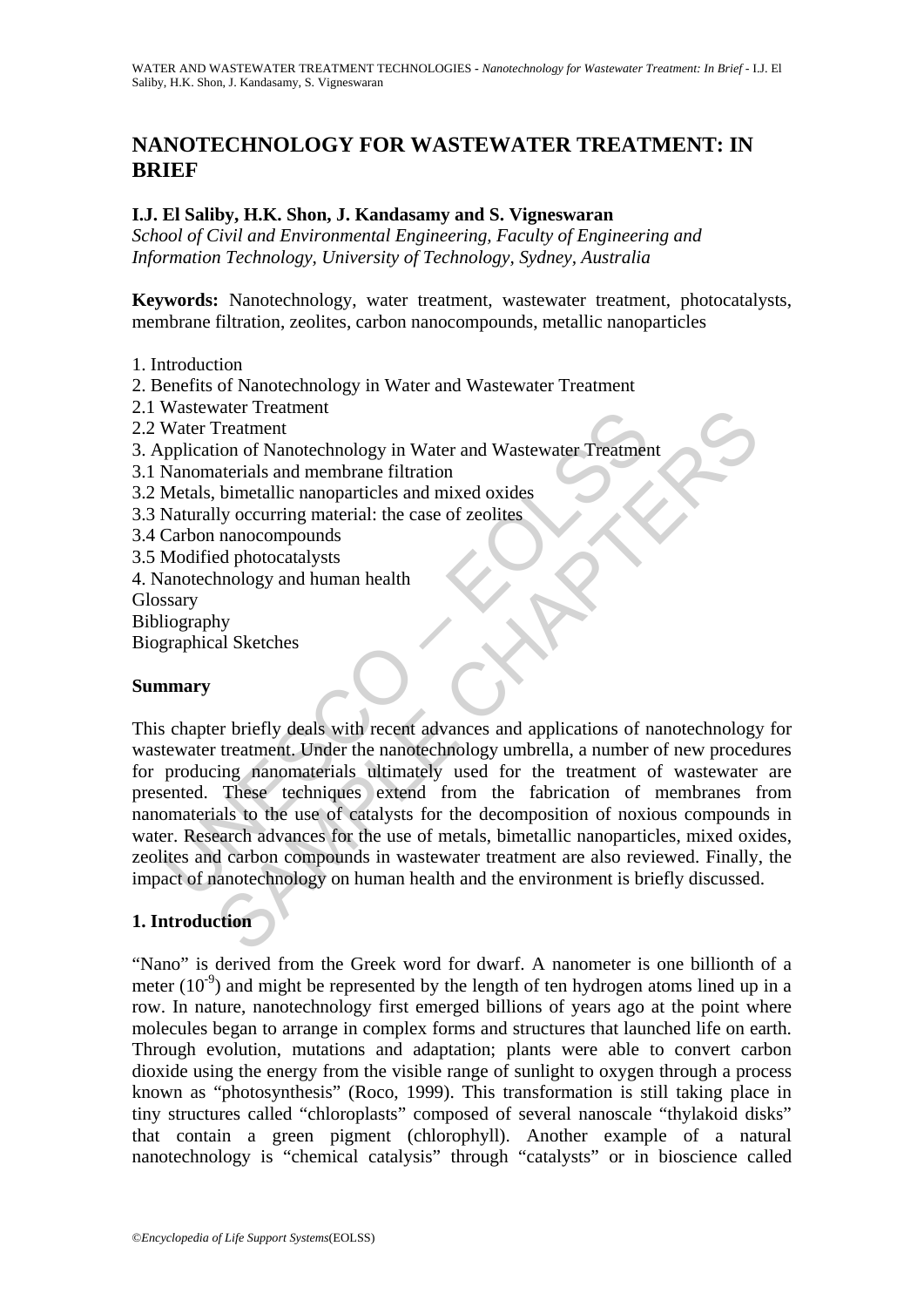"enzymes". Enzymes are biomolecules that catalyse chemical reactions (Smith et al., 1997) and sometimes they are considered as indispensable for the completion of specific reactions.

nolayer concept, and Derjaguin and Abrikosova (1950s) who concept surement of surface forces (Derjaguin, 1954). In 1959, Richarican Physical Society meeting at Caltech described a propulate individual atoms and molecules b concept, and Derjaguin and Abrikosova (1950s) who conducted the<br>nt of surface forces (Derjaguin, 1954). In 1959, Richard Feynman a<br>Physical Society metetige at Caltech described a proposed precesse<br>in individual atoms and In 1867, James Clerk Maxwell was the first to mention some of the nano concepts in nanotechnology through a proposed experiment on a tiny entity known as Maxwell's Demon able to handle individual molecules. In the early  $20<sup>th</sup>$  century, the first observations and size measurements of nano-particles using an ultramicroscope were made possible in a study of gold sols and other nanomaterials with sizes down to 10 nm and less (Zsigmondy 1914). Zsigmondy (1914) was the first to characterize particle sizes using the term nanometer and he developed the first system of classification based on particle size in the nanometer range. Several advances in the field of nanomaterial characterization were possible with Langmuir and Blodgett (1920s) who introduced the monolayer concept, and Derjaguin and Abrikosova (1950s) who conducted the first measurement of surface forces (Derjaguin, 1954). In 1959, Richard Feynman at an American Physical Society meeting at Caltech described a proposed process to manipulate individual atoms and molecules by using one set of precise tools (Gribbin, 1997). Since then, several advances were made in the study of nanoscale structures, but the term nanotechnology was first defined by Taniguchi (1974) as "Nano-technology mainly consists of the processing of, separation, consolidation, and deformation of materials by one atom or one molecule". The tools and methods for nanotechnology involve imaging, measuring, modelling, and manipulating matter at the nanoscale. In 1980s, nanotechnology and nanoscience got a boost with two major developments: the birth of cluster science and the invention of the scanning tunneling microscope (STM). Major current tools for nanotechnology measuring include many devices such as STM, scanning probe microscopes (SPMs), atomic force microscopy (AFM) and molecular beam epitaxy (MBE) (Roco 1999). Diagnosis of particles at the nanoscale level contributed extensively to the production, modification and shaping of structures that were used in different industrial, health and environmental applications.

Nanostructure science and technology is a broad research area that encompasses the creation of new materials and devices from nanosized building blocks (Hu and Shaw, 1998). Building blocks are used to make molecules that are arranged in nanostructures and nanomaterials with dimensions of 1 to 100 nm. This process is known as a "bottom up" approach where building blocks are arranged and then assembled to form larger size material. The formation of powder components (structural composite material) through aerosol techniques is a main example of this approach (Wu et al., 1993). Many other approaches are being used to synthesize and assemble nanostructures but the critical point remains in the control of the size and composition of nanocluster components and in the control of interfaces and the distribution of nanocomponents within the fully formed materials (Hu and Shaw, 1998).

At the nanoscale level, materials are characterized by different physical, chemical and biological properties than their normal size equivalents (Davies, 2006). For instance, materials as metals, metal oxides, polymers and ceramics, and carbon derivatives (carbon nanotubes and fullerenes) have a higher ratio of surface area to particle size at the nanoscale level. In other words, the surface area of particles increases with decreasing particle size and as such, nanoscale particles exhibit different optical,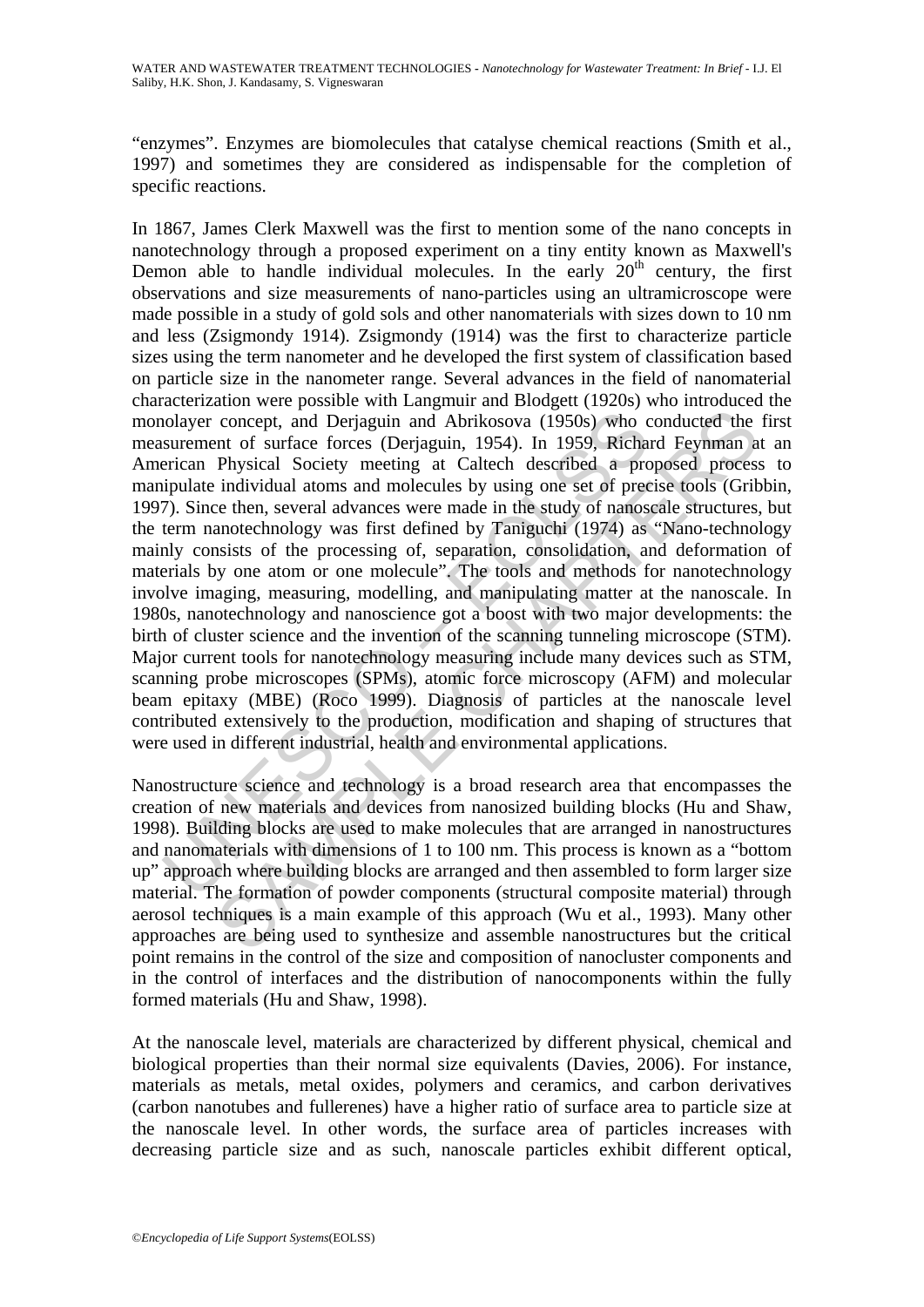electrical, and magnetic properties from the properties exhibited by macroscopic particles (Shelley, 2005). These remarkable characteristics of particles at the nanoscale level possibly originated from the increase in the number of surface atoms with the decreasing of particle size.

Nanotechnology can easily merge with other technologies and modify, endorse or clarify any existing scientific concept, which is why it is so called a "platform" technology (Shmidt, 2007). The use of nanotechnology in the future is expected to expand into numerous industrial applications and help decrease production costs by reducing energy consumption, attenuate environmental pollution and increase the production efficiencies in developed countries. Moreover, nanotechnology may be a useful tool to address different social problems of developing countries' such as the need for clean water and the treatment of epidemic diseases (Fleischer and Grunwald, 2008). Nanoscience and nanotechnology may not provide all the solutions for the ever increasing problems of this planet but could help the sustainable development of many social communities.

8). Nanoscience and nanotechnology may not provide all the solence and nanotechnology may not provide all the solence and a communities.<br>
all communities.<br>
all communities.<br>
all communities.<br>
all communities.<br>
all communit inoscience and nanotechnology may not provide all the solutions for the problems of this planet but could help the sustainable development of n<br>munities.<br>Initial benefits of nanotechnology have already been identified by m Many potential benefits of nanotechnology have already been identified by many researchers in the environmental and water sector, medicine, and in several industry applications but the future nanotechnology might bring innovations that can answer many existing scientific questions (Theron et al., 2008; Fleischer and Grunwald, 2008; Savage et al., 2008). Hence, nanotechnology is going to play an important role in addressing fundamental issues such as health, energy and water (Binks, 2007). Major potential environmental benefits of nanotechnology were reported in the draft nanomaterials research strategy by Savage et al. (2008), including:

- Early environmental treatment and remediation
- Stronger and lighter nanomaterials
- Smaller, more accurate and more sensitive sensing and monitoring devices.

Additional benefits lay in the cost-effective use of renewable energy, low energy requirement and low waste generation devices, early disease detectors for preventive treatment, pollution control, and the prevention and remediation using improved systems.

# **2. Benefits of Nanotechnology in Water and Wastewater Treatment**

# **2.1 Wastewater Treatment**

Wastewater is any water that has been adversely contaminated by organic pollutants, bacteria and microorganisms, industrial effluent or any compound that deteriorated its initial quality. It can be sub-divided into: i) municipal wastewater (liquid waste discharged by domestic residences and commercial properties), and ii) industrial wastewater (liquid waste discharged by industrial and agricultural activities). Some of the factors that might affect the composition of wastewater are: land uses, groundwater levels, and the degree of separation between stormwater and sanitary wastes. The composition of municipal wastewater is usually less variable than industrial wastewater, the latter being highly affected by the type of industrial activity involved in the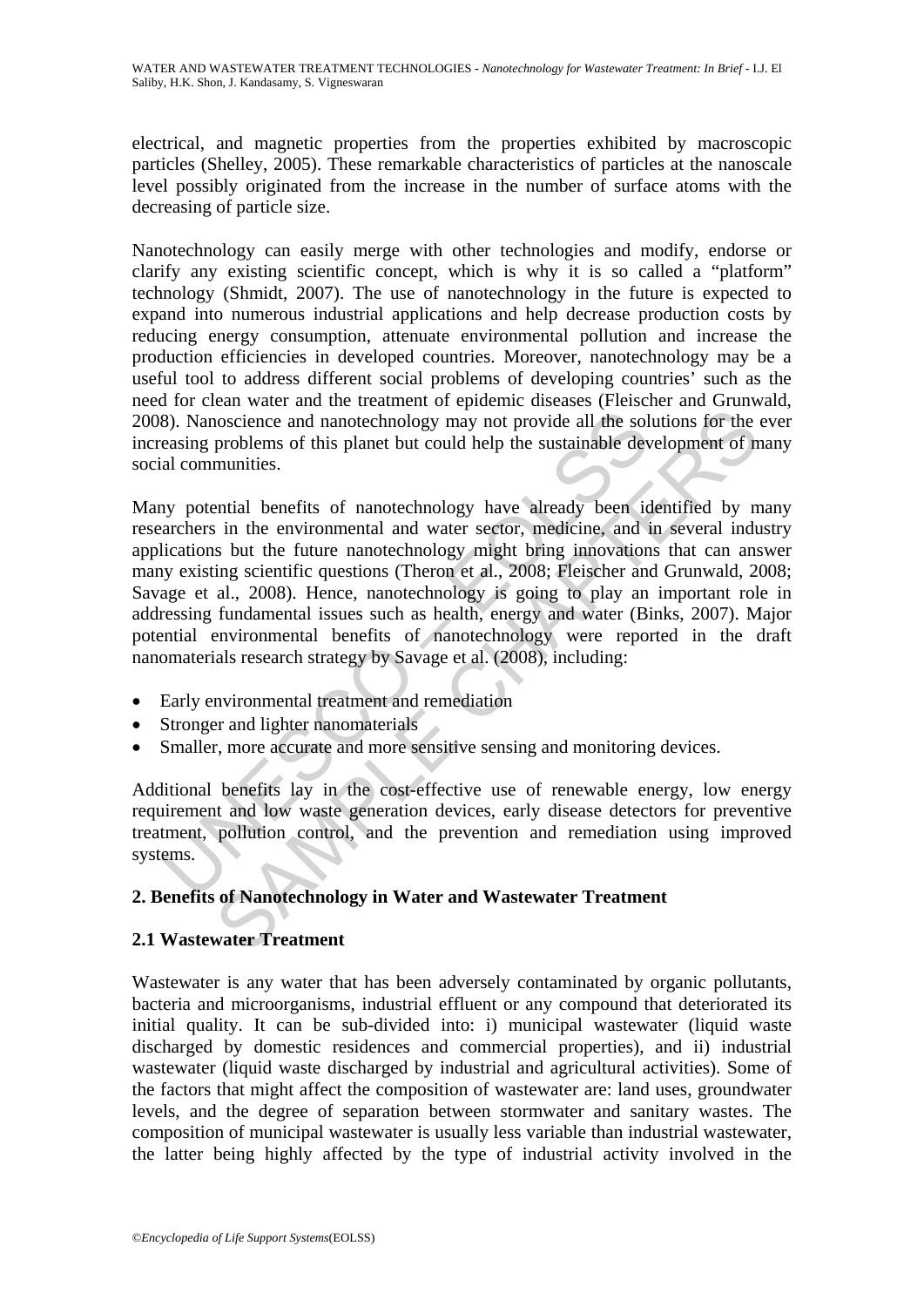discharge of effluent water. In general, the organic composition of wastewater is estimated to consist of proteins (50%), carbohydrates (40%), fats and oils (10%), and trace amounts (e.g. μg/L or less) of priority pollutants, surfactants, and emerging contaminants. On the other hand, wastewater often contains  $10<sup>5</sup>$ -10<sup>8</sup> colony forming unit (CFU)/mL of coliform organisms,  $10^3$ -10<sup>4</sup> CFU/mL fecal streptococci,  $10^1$ -10<sup>3</sup> protozoan cysts, and  $10^1$ - $10^2$  virus particles (Ellis, 2004).

Treatment of municipal wastewater has to take into consideration all the aspects related to water contamination and has to ensure that the product water is free from any substance that might adversely affect the health of humans and the environment. The treatment process in wastewater treatment plants is directly related to the composition of wastewater. Generally, conventional sewage treatment includes the following stages (Shon et al. 2007):

- 1. Preliminary treatment: to remove coarse and readily settleable inorganic solids with the size range of more than 0.01 mm.
- 2. Primary treatment: to remove the bulk of suspended solids including both organic and inorganic matter  $(0.1 \text{ mm to } 35 \text{ µm})$ .
- 3. Secondary biological treatment: to degrade the biodegradable binding organic matter and nutrients.
- 4. Tertiary treatment: to remove a portion of the remaining organic and inorganic solids and pathogenic microorganisms through a filtration step. This treatment is followed by chemical disinfection.

Preliminary treatment: to remove coarse and readily settleable in<br>the size range of more than 0.01 mm.<br>Trimary treatment: to remove the bulk of suspended solids includin<br>increating matter (0.1 mm to 35 µm).<br>Secondary biolo Example the range of more coarse and readily settleable inorganic solids<br>range of more than 0.01 nm.<br>transport the move the bulk of suspended solids including both organic<br>ic matter (0.1 mm to 35 µm).<br>any biological treat Industrial wastewater could be designated as the effluent produced from any industrial activity such as agriculture, food industry, iron and steel industry, mine and quarries, etc. The composition of industrial effluent can vary according to the activity in question. Therefore, the treatment is selective to ensure high quality filtered water with consideration of the cost involved in the filtration process. Wastewater from agricultural activities is high in organic compounds of animal and vegetable sources, microorganisms, and different chemicals used for the control of pest and diseases. It is not common to find agriculture effluent contaminated with heavy metals or petroleum derivatives. On the other hand, industrial wastewater originating from the metal processing industry, mines or chemical industries might be rich in heavy metals, organic and inorganic compounds as well as chlorinated by-products. Treating industrial wastewater could follow the same stages described for municipal wastewater treatment with modifications that might be integrated to ensure low concentrations of specific pollutants.

For the purpose of improving the above listed treatment processes, the use of nanomaterials is being researched to fabricate separation and reactive media which is of high quality in terms of reactivity and performance (Bellona and Drewes, 2007). Additionally, the use of nanomaterials and nanoparticles to bio-remediate and disinfect wastewater is gaining popularity (Hu et al., 2005; Mohan and Pittman, 2007). For instance, metal oxide nanomaterials such as  $TiO<sub>2</sub>$  are among the promising nanocatalysts that were tested successfully for their antimicrobial activity. Moreover, fullerenes (C60) as pollution tracers, are being used to provide contaminant-fate information to assist in developing water remediation strategies; magnetic nanoparticles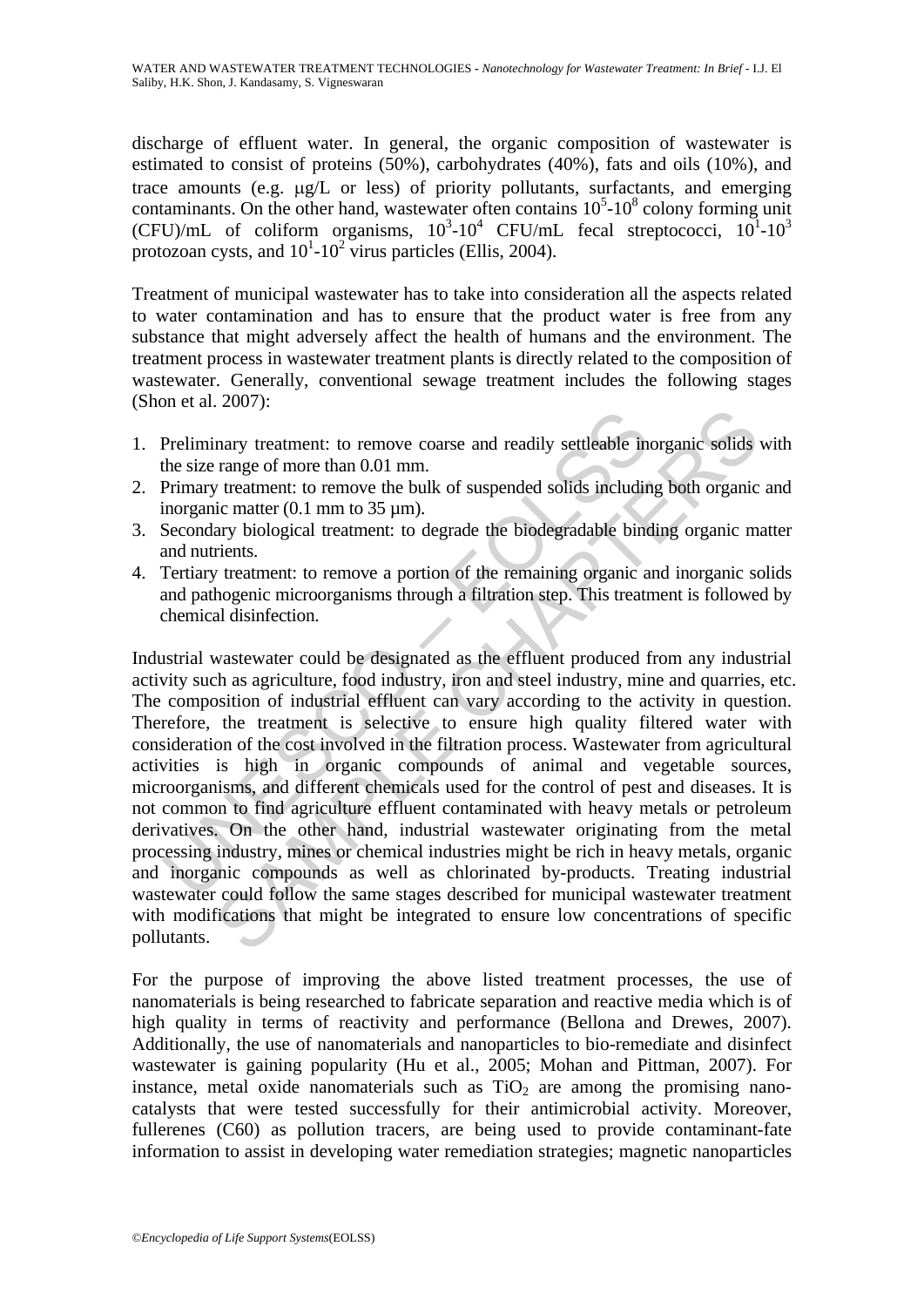mal adsorption at pH 2.5. Industrial pollutants such as phthal<br>henol-A, pharmaceuticals and many others could be remove<br>tewater by using nanofiltration. Nanofiltration is being integrated<br>ent treatment plants to produce ef are being developed to adsorb metals and organic compounds; and nanocatalysts are being explored to reduce pollution of oxidized contaminants (Hillie et al., 2006). Metal processing wastewater often contains hexavalent chromium species, Cr(VI), which are toxic and can act as carcinogens, mutagens and teratogens in biological systems (Dupont and Guillon, 2003). Metal industries are required to reduce the amount of chromium in their effluent to around 0.1 mg/L (Ayuso et al., 2003) before discharging it into the sewer system. Maghemite nanoparticles were studied by Hu et al. (2005) for their potential in removing and recovering chromium from wastewater. Hu et al. (2005) developed a new method by combining the adsorption ability of nanoparticles and the magnetic separation technique. The method was space-saving, cost-effective, simple, and environmental-friendly. Additionally, chromium was successfully removed from the wastewater and the nanoscale maghemite retained the original metal removing capacity after six adsorption-desorption cycles. The adsorption was pH dependent with optimal adsorption at pH 2.5. Industrial pollutants such as phthalates, alkylphenols, bisphenol-A, pharmaceuticals and many others could be removed from industrial wastewater by using nanofiltration. Nanofiltration is being integrated in many industrial effluent treatment plants to produce effluent with low concentrations of industrial pollutants (Bruggen et al., 2008). The use of nanotechnology to remove contaminants in water is widespread and many advances have already been achieved. A summary of recent advances in nanomaterial research for industrial wastewater treatment includes: the nanofiltration of biologically treated effluents from the pulp and paper industry (Manttari et al., 2006); the degradation of organic dyes using manganese–doped ZnO nanoparticles (Ullah and Dutta, 2008); the treatment of wastewater from molasses distilleries using nanosize pore membrane (Satyawali and Balakrishnan, 2008).

# **2.2 Water Treatment**

Sorption at pH 2.5. Industrial pollutants such as phthalates, alkylphen<br>Sorption at pH 2.5. Industrial pollutants such as phthalates, alkylphen<br>A, pharmaceuticals and many others could be removed from indus<br>by using nanofi Water purification using nanofiltration technology or through adsorption and catalytic degradation processes was made possible by the advances achieved and mysteries revealed in the quantum world. Worldwide, the need for clean water is increasing because of population increase, drought and the contamination of conventional water sources. WHO (2004) reported that 1 billion people are at risk because they do not have access to potable water and another 2.6 billion people lack access to clean water. The innovation of new technologies to increase the availability of clean water commenced 40 years ago (1960s) with the establishment of three membrane separation processes (Table 1): reverse osmosis (RO), ultrafiltration (UF) and microfiltration (MF) (Sutherland, 2008). During the 1970s and 1980s, nanofiltration membranes (Loose RO) were developed as an intermediate filtration material between ultrafiltration and reverse osmosis (Eriksson, 1988). Membrane processes using different types of membrane are becoming increasingly popular for the production of drinking water from seawater, brackish water, wastewater, surface water and groundwater (Ventresque et al., 2000).

| <b>Membrane</b> type | Pore size<br>(nm) | <b>Pressure</b><br>(bar) | <b>Product water</b>           |
|----------------------|-------------------|--------------------------|--------------------------------|
| Reverse osmosis      | < 0.6             | $30 - 70$                | Pure water (PW)                |
| Nanofiltration       | $0.6 - 5$         | $10 - 40$                | (PW) and low molecular solutes |
| Ultrafiltration      | $5 - 50$          | $0.5 - 10$               | All above and macromolecules   |
| Microfiltration      | $50 - 500$        | $0.5 - 2$                | All above and colloids         |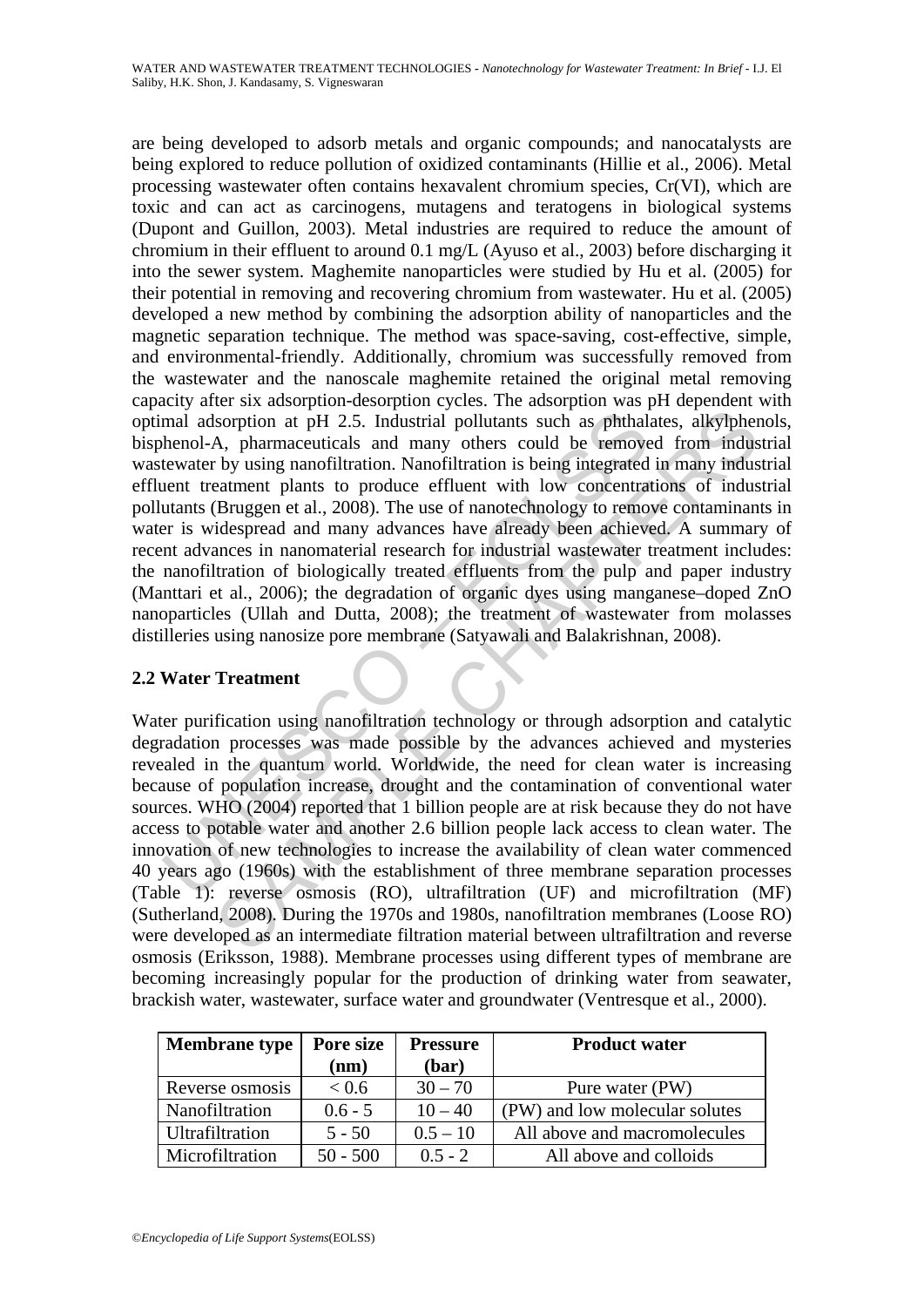#### Table 1. Membrane type and characteristics (Adapted from Thorsen and Flogstad, 2006)

The impact of nanotechnology on the development of tools and techniques for water treatment will be more pronounced in the near future. As scarcity of natural water threatens the advancement and the social security of many communities around the world, it is expected that the solution will emerge from the exploitation of nanoparticles to make water recycling, seawater desalination and water remediation more efficient and cost effective. For instance, the use of nanofiltration membranes for treating water in rural areas of South Africa to provide drinking water was described by Smith (2006). The advantages of using nanofiltration relied in the direct humanitarian benefit from using nanotechnology and in the promotion of economical viabilities in rural communities. Therefore, the production of nanostructures, nanocomposites and modified nanostrucutres for water remediation will increase because of the need for producing clean water in fast and low energy consumption ways. Nanotechnology should be regarded as the tool to ensure the sustainability of social communities in different places. This is possible through the use of advanced filtration nanomaterials that enable desalination of seawater, recycling of contaminated water and the reuse of wastewater (Theron et al., 2008).

# **3. Application of Nanotechnology in Water and Wastewater Treatment**

ducing clean water in fast and low energy consumption ways<br>
uld be regarded as the tool to ensure the sustainability of soci<br>
erent places. This is possible through the use of advanced filtra<br>
enable desalination of seawat clean water in fast and low energy consumption ways. Nanotechnol<br>regarded as the tool to ensure the sustainability of social communitie<br>laces. This is possible through the use of advanced filtration nanomate<br>daces. This i Nanotechnology is being applied in the production of water purification membranes. Recently, Theron et al. (2008) reported the following water filtration membranes produced from nanomaterials: i) nanostructured membranes from nanomaterials such as carbon nanotubes, nanoparticles and dendrimeres, and ii) nanoreactive membranes from metal nanoparticles and other nanomaterial. On the other hand, adsorption is considered as an effective, efficient and economic method to remove water contaminants (Jiuhui, 2008). Effective adsorbents include: i) activated carbon, ii) clay minerals and silicas, iii) zeolites, iv) metal oxides, and v) modified composites (Nouri et al., 2002; Zhang et al., 2005; Theron et al., 2008). The decomposition of organic compounds in water as well as the disinfection of water under UV light using  $TiO<sub>2</sub>$ -mediated photocatalyst is gaining popularity as the effectiveness of the photocatalyst has been demonstrated by many scientific studies (Liu and Yang, 2003, Cho et al., 2005; Wei et al., 2008; Kumar et al., 2008).

Nanotechnology for water remediation will play a crucial role in water security and consequently the food security of the world. The applications of nanotechnology in the cleanup of contaminated water could be summarized by (Smith 2006):

- Nanoscale filtration techniques
- The adsorption of pollutants on nanoparticles
- The breakdown of contaminants by nanoparticle catalysts.

#### **3.1 Nanomaterials and membrane filtration**

Since sedimentation, flocculation, coagulation and activated carbon each remove a narrow spectrum of water pollutants, membrane filtration (UF, MF, NF and RO) have played a significant role in reducing pollutants and producing high quality pure water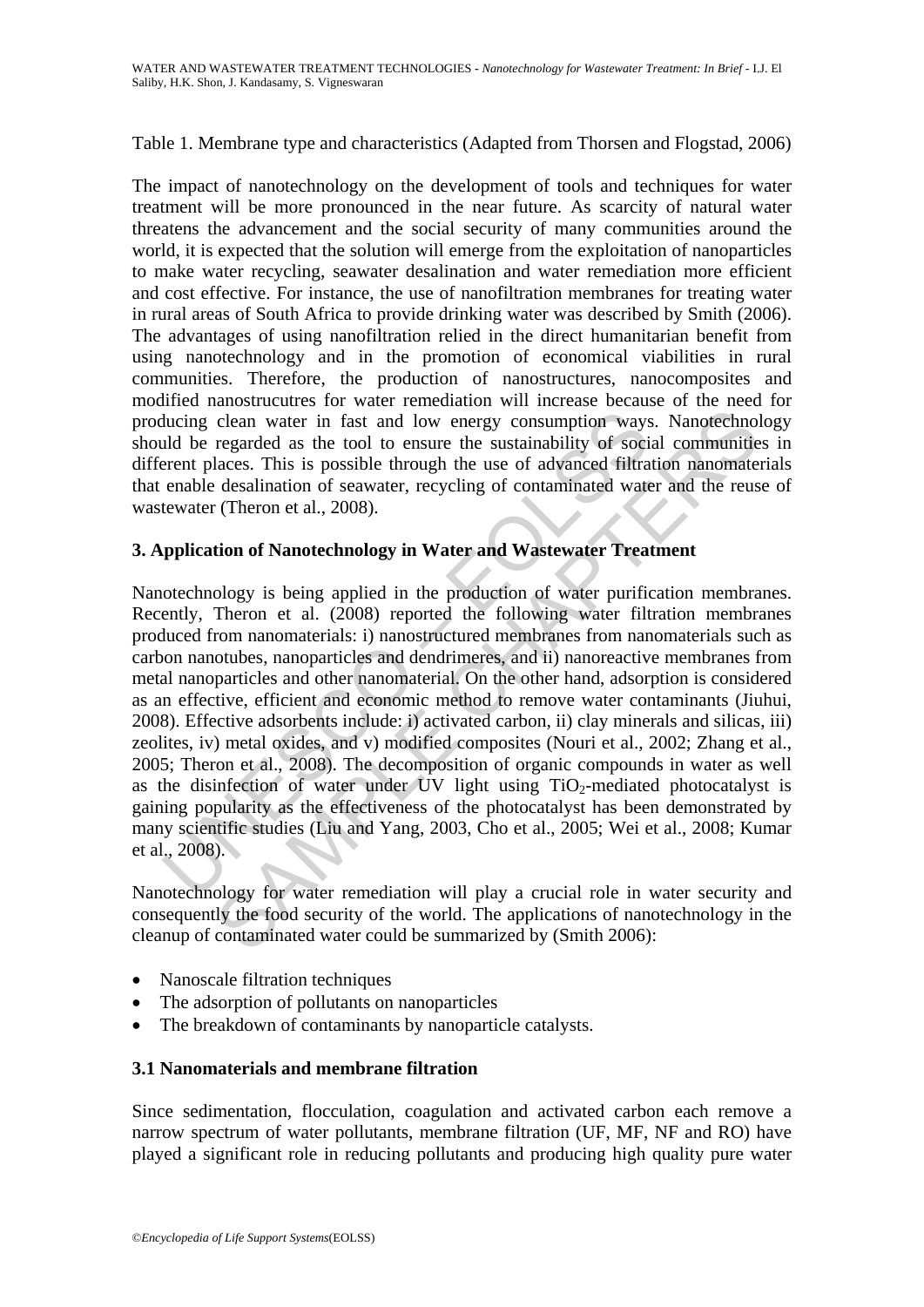(Strathmann, 2001). In the last two decades, the development of polymeric and ceramic membranes has positively impacted on the use of membranes. Nevertheless, membrane fouling is a major drawback in the membrane filtration process and poses a serious problem that challenges the viability of the use of membrane.

Cohen (2006) reported that a promising approach to improve membrane performance, while mitigating fouling, is to structure the membrane surfaces at the nano- and molecular scale. Porous carbons have a great potential in adsorption and in membrane synthesis for water filtration as they are considered as "molecular sieve materials". Water filters from carbon nanotubes were synthesized by Srivastava et al. (2004). Those filters were re-usable and showed effective removal of bacterial pathogens (*Escherichia coli* and *Staphylococcus aureus*) and Poliovirus sabin 1 from contaminated water.

nano-structure manipulation of nanofiltration membranes to procejection selectivity was achieved with Linder and Oren (2006) aared having above 70% rejection to NaCl and less than 40% rejection. This monovalent/divalent c structure manipulation of nanofiltration membranes to produce a surface<br>on selectivity was achieved with Linder and Oren (2006). Membranes vavig above 70% rejection to NaCl and less than 40% rejection to This monovalent/d The nano-structure manipulation of nanofiltration membranes to produce a surface with salt rejection selectivity was achieved with Linder and Oren (2006). Membranes were prepared having above 70% rejection to NaCl and less than 40% rejection to  $CaCl<sub>2</sub>$  in single solution. This monovalent/divalent cation selection is very important to minimize membrane fouling by calcium carbonate or sulphate salts and to keep the Na to Ca ratio to a proper level for agricultural purposes. In a similar approach, the nanostructure surface modification of microporous ceramics was achieved by Wegmann et al. (2008) for the aim of efficient virus filtration. The procedure consisted of coating the internal surface area of highly porous elements with a colloidal nanodispersion of hydrated yttrium oxide. It was then heat treated to obtain an electropositive  $Y_2O_3$  coated surface. Modified nanostructure filters were able to remove about 99.99% of 25 nm diameter MS2 bacteriophages from feed water of pH between 5 and 9.

Water filtration membranes fabricated from nanomaterials are already being promoted by water treatment companies. For instance, Agronide (Pittsburgh) has a product called "*NanoCeram*", which is a purifier that uses 2 nm diameter alumina nanofibres to remove 99.9999% of bacteria, viruses and protozoan cysts from water (Smith 2006).

The use of nanostructured material for improving membrane filters will gain more interest in the near future, because of unlimited benefits that accrue from producing membranes with superior performance in terms of organic and biological contaminants removal, with metal selectivity, that are resistant to fouling, durable and cost-effective.

Additionally, nanoreactive material has been used to synthesize membranes for use in water treatment. Nanoreactive membranes were able to decompose pollutants such as 4 nitrophenol (Dotzauer et al., 2006) and bind metal ions (Hollman and Bhattacharyya, 2004) in water solution. Polysulfonate ultrafiltration membranes impregnated with silver nanoparticles were found effective against *E. coli* K12 and *P. mendocina* bacteria strains and showed a significant improvement in virus removal (Zodrow et al., 2008). Additionally, the nanosilver impregnated membranes (nAg-PSf) were resistant to biofouling mainly because the attachment of bacteria to the membrane surface was prohibited by  $Ag^{\dagger}$ .

Recently,  $TiO<sub>2</sub>$  nanowire membrane has been successfully fabricated with the capability of filtering organic contaminants from water with simultaneous photocatalytic oxidation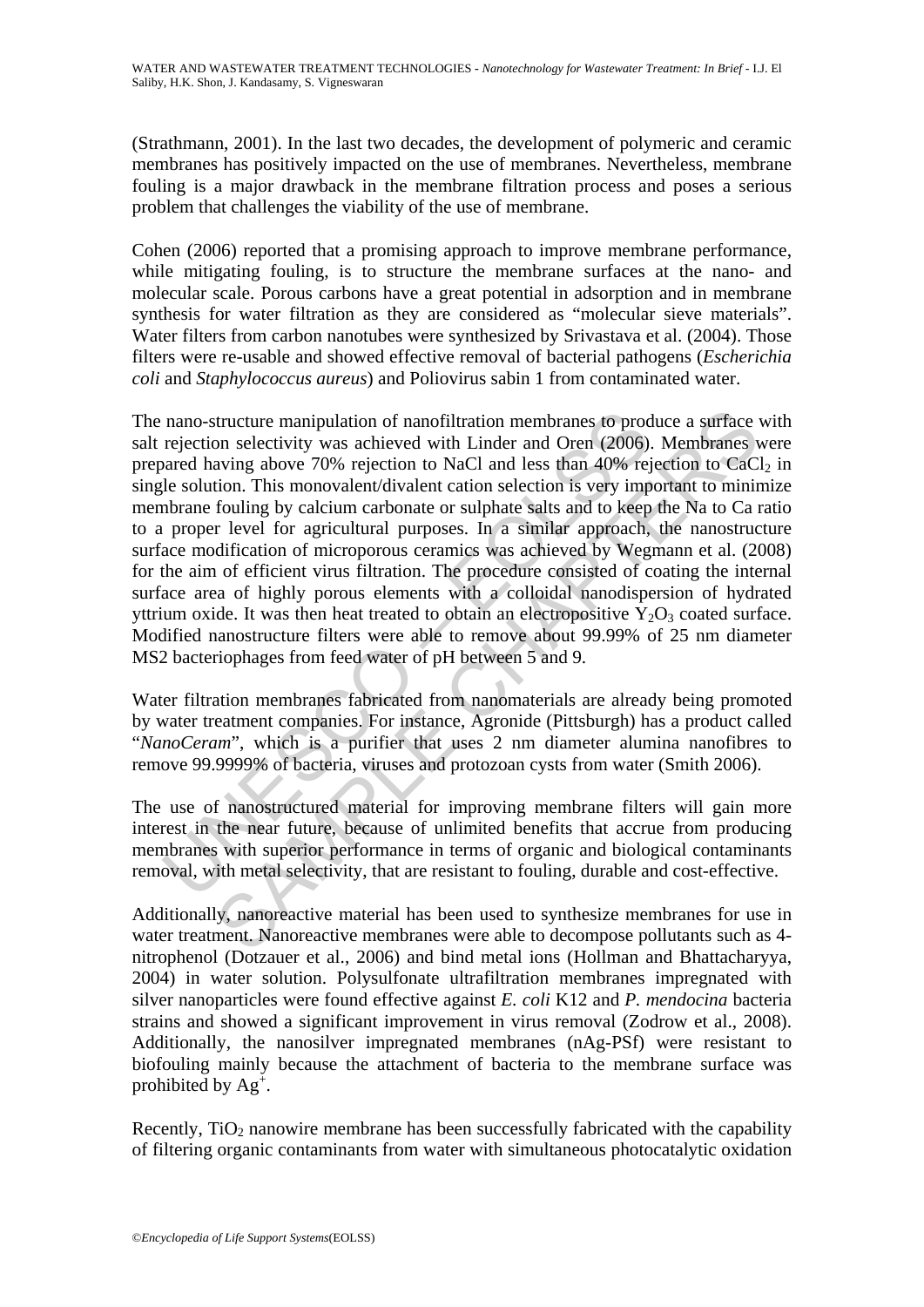(Xiao et al., 2007). Nanowire membrane had uniform thickness, flexible, with nanowires of 20-100 nm in diameter (Figure 1). It showed similar photocatalytic activity as P-25 for decomposing humic acid in water and exhibited excellent antifouling ability Zhang et al. (2008).

Composite photocatalytic membranes that combine the separation technology provided by the membrane process and the photocatalytic activity of catalysts, were studied by several researchers (Molinari et al., 2000; Zhang et al., 2006; Yang and Li, 2008).  $TiO<sub>2</sub>/Al<sub>2</sub>O<sub>3</sub>$  composite membranes fabricated by following the extrusion method and sol–gel/slip casting method effectively decomposed Direct Black168 dye (82% removal) when photocatalysis is coupled with membrane separation (Zhang et al., 2006). Similarly, Yang and Li (2008) have successfully employed the extrusion method and sol–gel/slip casting method to prepare inside-out tubular  $TiO<sub>2</sub>/Al<sub>2</sub>O<sub>3</sub>$  composite membranes. They reported that the prepared tubular  $TiO<sub>2</sub>/Al<sub>2</sub>O<sub>3</sub>$  composite membranes degraded a great amount of the water pollutant of concern from the target wastewater that had a final permeate turbidity of lower than 0.75 NTU.



Figure 1. TiO<sub>2</sub> nanowire membrane with simultaneous photooxidation potential

TO ACCESS ALL THE **21 PAGES** OF THIS CHAPTER, Visit: [http://www.eolss.net/Eolss-sampleAllChapter.aspx](https://www.eolss.net/ebooklib/sc_cart.aspx?File=E6-144-23)

- - -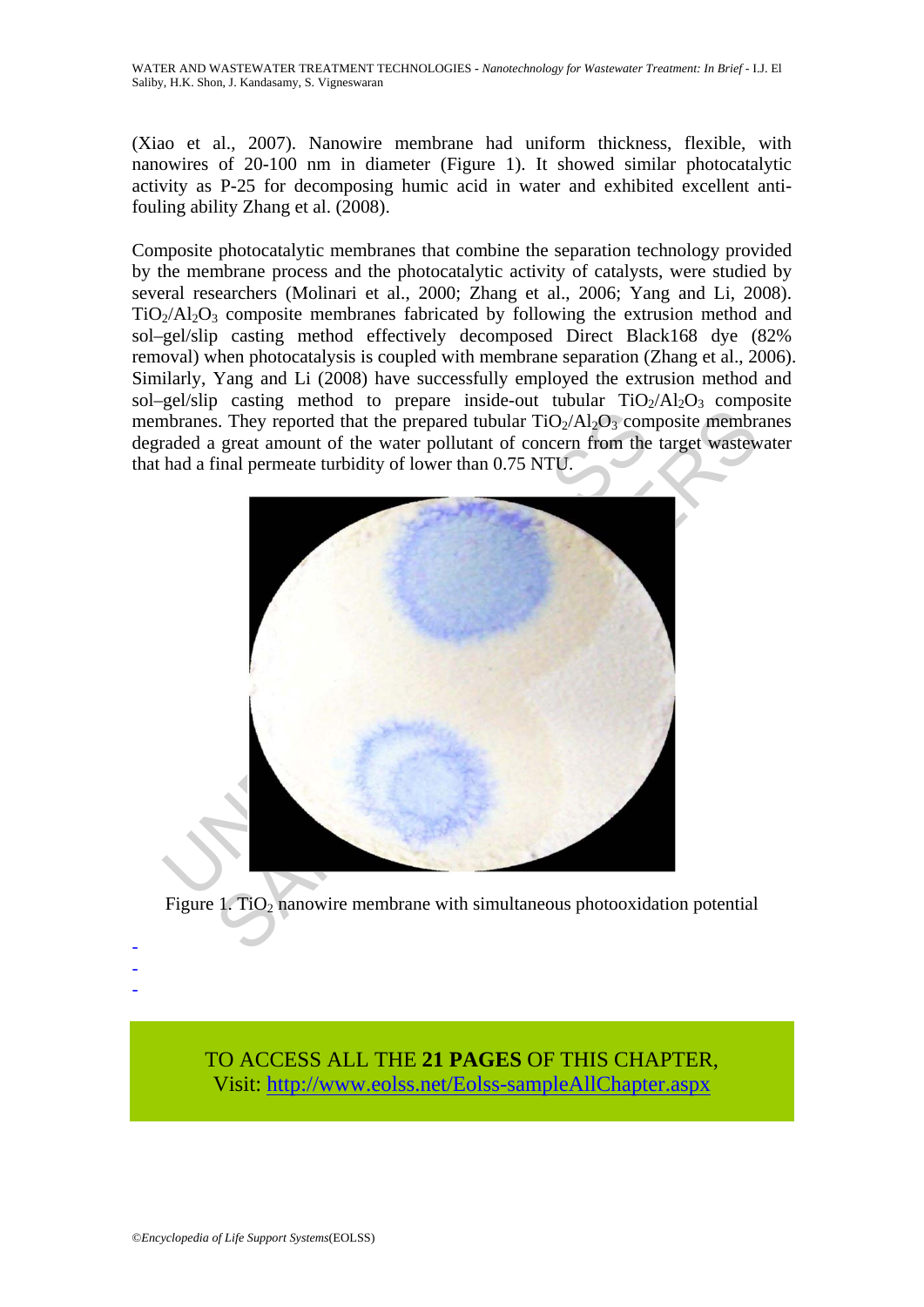#### **Bibliography**

Ayuso E.A., Sanchez A.G., Querol X. (2003) Purification of metal electroplating waste waters using zeolites. Water Research 37, 4855–4862. [This presents approaches to the study of water purification using zeolites]

Bellona C., Drewes J.E. (2007) Viability of a low-pressure nanofilter in treating recycled water for water reuse applications: A pilot-scale study. Water Research, 41, 3948-3958. [This presents approaches to the study low-pressure nanofilter]

Binks P. (2007) Nanotechnology & water: opportunities and challenges. Victorian Water Sustainability Seminar, May 15 2007. [This presents approaches to the study of nanotechnology for water issues]

Bruggen B.V.D., Manttari M., Nystrom M. (2008) Drawbacks of applying nanofiltration and how to avoid them: A review. Separation and Purification Technology, 63, 251-263. [This presents review approaches to the application of nanofiltration]

Bowman R.S. (2002) Applications of surfactant-modified zeolites to environmental remediation. Microporous and Mesoporous Materials, 61, 43-56. [This presents applications of zeolites for environmental remediation]

Chen W., Cai W., Zhang L., Wang G., Zhang L. (2001) Sonochemical processes and formation of gold nanoparticles within pores of mesoporous silica. Journal of Colloid Interface Science, 238, 291-295. [This presents approaches to the study of the synthesis of metal nanoparticles]

Cheng S.F., Wu S.C. (2001) Feasibility of using metals to remediate water containing TCE. Chemosphere, 43, 1023-1028. [This presents approaches to the study of the feasibility of water remediation using metals]

Cho M., Chung H., Choi W., Yoon J. (2005) Different inactivation behaviours of MS-2 phage and Escherichia coli in TiO<sub>2</sub> photocatalytic disinfection. Applied and Environmental Microbiology, 71, 270-275. [This presents approaches to the study of bactericidal effect of  $TiO<sub>2</sub>$ ]

man R.S. (2002) Applications of surfactant-modified zeolites to environmental remodiation)<br>conprovision and Mesoporous Materials, 61, 43-56. [This presents applicationmental remediation]<br>W., Cai W., Zhang L., Wang G., Zhan S. (2002) Applications of surfactant-modified zeolites to environmental remediate<br>and Mesoporous Materials, 61, 43-56. [This presents applications of zeolites<br>al remediation]<br>in W., Zhang L., Wang G., Zhang L. (2001) Sonoc Cho I.-H., Park J.-H., Kim Y.-G. (2005a) Oxidative degradation and toxicity reduction of trichloroethylene (TCE) in water using  $TiO<sub>2</sub>/solar$  light, comparative study of  $TiO<sub>2</sub>$  slurry and immobilized systems. Journal of Environmental Science and Health A, 40, 1033-1044. [This presents approaches to the study of  $TiO<sub>2</sub>$  photocatalyst for water remediation]

Chong M.N., Vimonses V., Lei S., Jin B., Chow C., Saint C. (2009) Synthesis and characterization of novel titania impregnated kaolinite nano-photocatalyst. Microporous and Mesoporous Materials, 117, 223-242. [This presents approaches to the study of titania synthesis and characterization]

Cohen Y. (2006) Membrane surface nano-structuring: Selective enhancement, fouling reduction and mineral scale formation. In US-Israeli Nanotechnology for Water Purification Workshop, Arlington, Virginia, USA, March 13-15, 2006. [This presents approaches to the study of nanostructure surface of membranes]

Davies J.C. (2006) Managing the effects of Nanotechnology. Woodrow Wilson International Center for Scholars, National Institutes of Health, Washington, D.C., USA. [This presents approaches to the study of nanotechnology management]

Deng N., Luo F., Wu F., Xiao M. (2000) Discoloration of aqueous reactive dye solution in the UV/Fe0 system. Water Research, 34, 2408–2411. [This presents approaches to the study of zerovalent iron under V light]

Derjaguin, B.V. (1954) Investigations of the forces of interaction of surfaces in different media and their application to the problem of colloid stability**.** Discussion of the Faraday Society, 18, 24-27. [This presents approaches to the study of surface interaction forces of different media]

Dotzauer D.M., Dai J., Sun L., Bruening M.L. (2006) Catalytic membranes prepared using layer-by-layer adsorption of polyelectrolyte/metal nanoparticle films in porous supports. Nano Letters, 6, 2268-2272. [This presents approaches to the study of catalytic membranes synthesis]

Dvoranova D., Brezova V., Malati M.A. (2002) Investigations of metal doped titanium dioxide photocatalysts. Applied Catalysis B Environmental, 37, 91-105. [This presents approaches to the study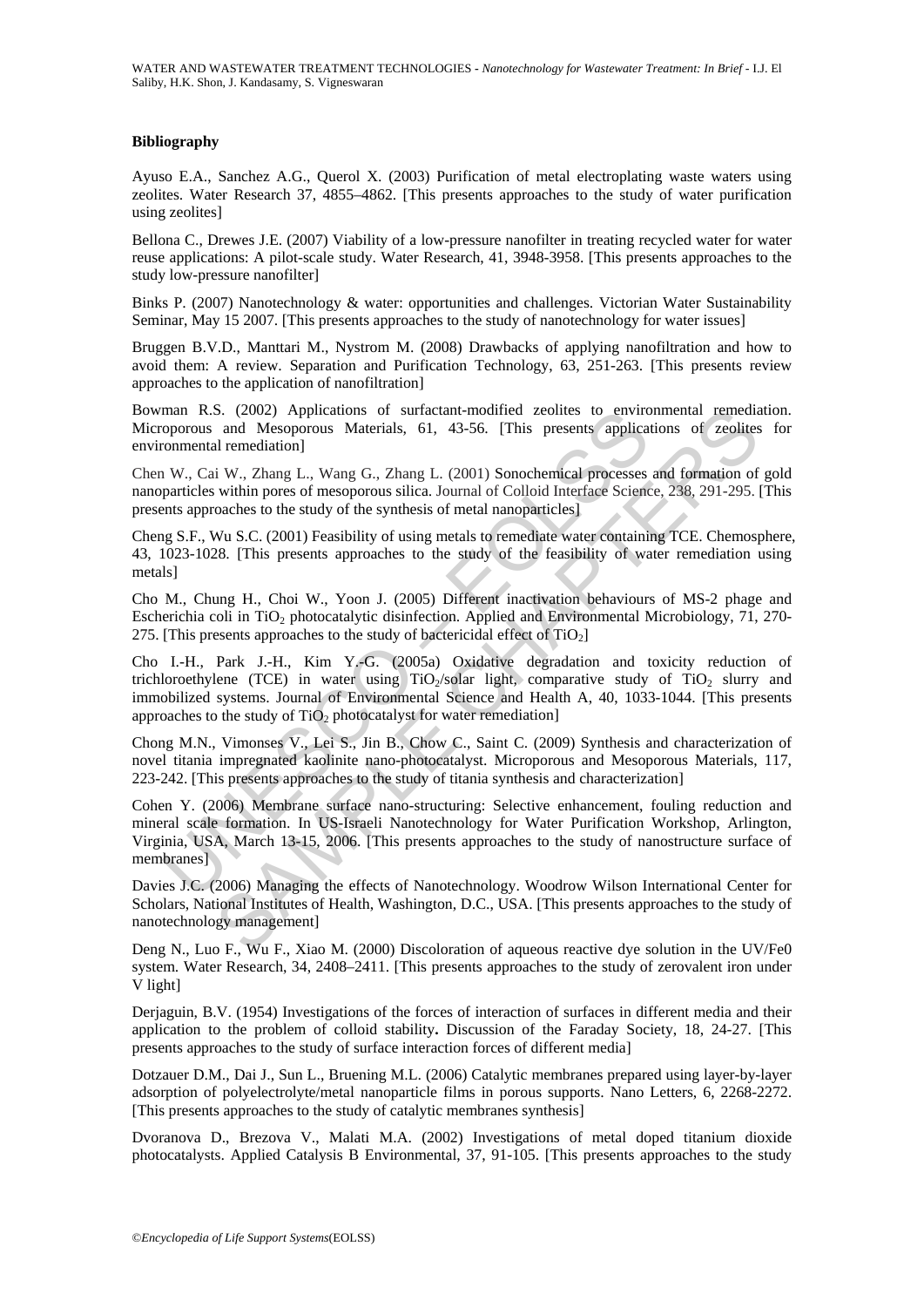the metal doping of  $TiO<sub>2</sub>$ ]

Dupont L., Guillon E. (2003) Removal of hexavalent chromium with a lignocellusic substrate extracted from wheat bran. Environmental Science and Technology, 37, 4235–4241. [This presents approaches to the study of the toxicity of chromium]

Ellis T.G. (2004) Chemistry of wastewater. Encyclopedia of Life Support System (EOLSS), Developed under the Auspices of the UNESCO, Eolss Publishers, Oxford, UK, http://www.eolss.net [This presents approaches to the study of wastewater chemical characteristics]

Eriksson P. (1988) Nanofiltration extends the range of membrane filtration. Environmental Progress, 7(1), 58–62. [This presents approaches to the study of nanofiltration technology]

Fleischer T., Grunwald A. (2008) Making nanotechnology developments sustainable. A role for technology assessment. Journal of Cleaner Production, 16, 889-898. [This presents approaches to the study of the sustainability of nanotechnology applications]

Gribbin, J. (1997) Richard Feynman: A Life in Science. Dutton, pg 170. [This presents approaches to highlight life achievements of Richard Feynman in the science world

Gyliene O., Vengris T., Stoncius A., Nivinskiene O. (2008) Decontamination of solutions containing EDTA using metallic iron. Journal of Hazardous Materials, 159, 446-451. [This presents approaches to the study of metallic iron decontamination effects]

Hamal D.B., Klabunde K.J.J. (2007) Synthesis, characterization, and visible light activity of new nanoparticle photocatalysts based on silver, carbon, and sulfur-doped TiO<sub>2</sub>. Journal of Colloid Interface Science, 311(2), 514-522. [This presents approaches to study  $TiO<sub>2</sub>$  doping]

Hilderbrand H., Machenzie K., Kopinke F.D. (2008) Novel nano-catalysts for wastewater treatment. Global NEST Journal, 10(1), 47-53. [This presents approaches to the study of wastewater treatment by nanocatalysts]

Hillie T., Munasinghe M., et al. (2006) Nanotechnology, water and development. Global Dialogue on Nanotechnology and the Poor: Opportunities and Risks, Meridian Institute. [This presents approaches to the study of nanotechnology for water treatment]

Hollman A.M., Bhattacharyya D. (2004) Pore assembled multilayers of charged polypeptides in microporous membranes for ion separation. Langmuir, 20, 5418-5424. [This presents approaches to the study of membrane structure technology]

Hoyt V.W., Mason E. (2008) Nanotechnology emerging health issues. Journal of Chemical Health and Safety, March/April, 10-15. [This presents approaches to the study of nanotechnology health concerns]

light life achievements of Richard Feynman in the science world]<br>
eight life achievements of Richard Feynman in the science world]<br>
eine O., Vengris T., Stoncius A., Nivinskiene O. (2008) Decontamination of<br>
A using metall From the science of Dichard Transfort and Risks, Meridian International Charles and accounts and the science world Vengris T, Stoncius A, Nivinskiene O. (2008) Decontamination of solutions contamination of solutions contam Hu J., Chen G., Lo I.M.C. (2005) Removal and recovery of Cr(VI) from wastewater by maghemite nanoparticles. Water Research, 39, 4528-4536. [This presents approaches to the study of wastewater remediation by maghemite]

Hu E.L., Shaw D.T. (1998) Synthesis and assembly. In Nanostructure science and technology, eds. R.W. Siegel, E. Hu, M.C. Roco. Kluwer academic publishers, Dordrecht, The Netherlands. [This presents approaches to the study of nanostructure synthesis]

Hung W.C., Chen Y.C., Chu H., Tseng T.K. (2008) Synthesis and characterization of TiO<sub>2</sub> and Fe/TiO<sub>2</sub> nanoparticles and their performance for photocatalytic degradation of 1,2-dichloroethane. Applied Surface Science, 255, 2205-2213. [This presents approaches to the study of titania for the decomposition of pollutants]

Iorio M., Pan B., Capasso R., Xing B. (2008) Sorption of phenanthrene by dissolved organic matter and its complex with aluminum oxide nanoparticles. Environmental Pollution, 156, 1021-1029. [This presents approaches to the study of aluminum metal oxides for water remediation]

Jiuhui Q. (2008) Research progress of novel adsorption processes in water purification: A review. Journal of Environmental Sciences, 20, 1-13. [This presents a review for approaches to the study of water purification by adsorption processes]

Kuchibhaatla S.V.N.T., Karakoti A.S., Bera D., Seal S. (2007) One dimensional nanostructured materials. Progress in Materials Science, 52, 699-913. [This presents approaches to the study of nanostructured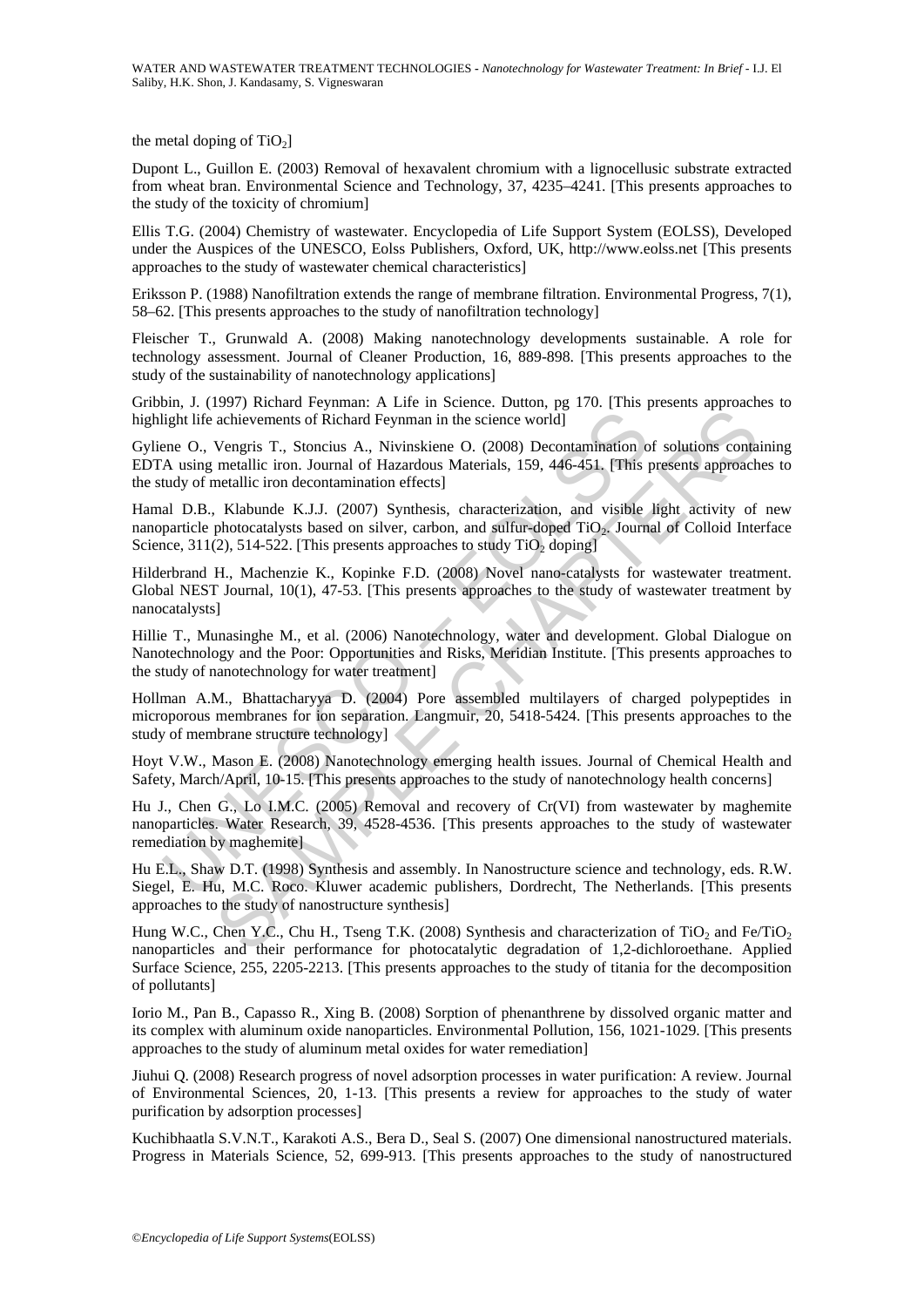WATER AND WASTEWATER TREATMENT TECHNOLOGIES **-** *Nanotechnology for Wastewater Treatment: In Brief* - I.J. El Saliby, H.K. Shon, J. Kandasamy, S. Vigneswaran

materials]

Kumar P.S.S, Sivakumar R., Anandan S., Madhavan J, Maruthamuthu P, Ashokkumar M. (2008) Photocatalytic degradation of Acid Red 88 using  $Au$ -TiO<sub>2</sub> nanoparticles in aqueous solutions. Water Research, 42, 4878-4884. [This presents approaches to the study of dye decomposition using metal doped  $TiO<sub>2</sub>$ ]

Lepape H., Solano-Serena F., Contini P., Maftah A., Leprat P. (2002) Evaluation of the anti-microbial properties of an activated carbon fibre supporting silver using a dynamic method. Carbon, 40(15), 2947- 2954. [This presents approaches to the study of anti-microbial properties of silver impregnated activated carbon]

Linder C., Oren Y. (2006) Relationships between materials parameters of nanofiltration membranes and the resultant membrane performance. In US-Israeli Nanotechnology for Water Purification Workshop, Arlington, Virginia, USA, March 13-15, 2006. [This presents approaches to the study of nanomaterials for membrane production]

Li D., Lyon D.Y., Li Q., Alvarez P.J.J. (2008) Effect of soil sorption and aquatic natural organic matter on the antibacterial activity of a fullerene water suspension. Environmental Toxicology and Chemistry, 27( 9), 1888–1894. [This presents approaches to the study of the antimicrobial activity of fullerenes]

Liu H., Yang T. (2003) Photocatalytic inactivation of Escherichia coli and Lactobacillus helveticus by ZnO and TiO<sub>2</sub> activated with ultraviolet light. Process Biochemistry, 39, 475-481. [This presents approaches to the study of the antimicrobial activity of metal oxides]

Liu Z., He Y.,Li F., Liu Y. (2006) Photocatalytic treatment of RDX wastewater with nano-sized titanium dioxide. Environmental Science and Pollution Research International, 13, 328-332. [This presents approaches to the study of wastewater treatment by  $TiO<sub>2</sub>$ ]

Lu C., Su F. (2007) Adsorption of natural organic matter by carbon nanotubes. Separation and Purification Technology, 58, 113-121. [This presents approaches to the study of natural organic adsorption by carbon nanotubes]

Lyon D.Y., Adams L.K., Falkner J.C., Alvarez P.J.J. (2006) Antibacterial activity of fullerene water suspensions: effects of preparation method and particle size. Environmental Science and Technology, 40, 4360-4366. [This presents approaches to the study of antibacterial water remediation by fullerene]

, Lyon D.Y., La Q., Alvarez P.J.J. (2008) Eiffed of soil sorption and aquatic<br>one antibacterial activity of a fullerene water suersion. Environmental Toxic<br>one, the, Yang T. (2003) Photocatalytic inactivation of Escherichi D.Y., Li Q., Alvarez P.J.J. (2008) Effect of soil sopption and aquatic natural organic reality<br>of a fullerene water suspension. Environmental Toxicology and Gemeetrical activity of a fullerene water suspension. Environment Lyon D.Y., Brown D.A., Alvarez J.J. (2008) Implications and potential applications of bactericidal fullerene water suspensions: effect of nC60 concentration, exposure conditions and shelf life. Water Science and Technology, 57(10), 1533-1538. [This presents approaches to the study of bactericidal effect of fullerene]

Makhluf S., Dror R., Nitzan Y., Abramovich A., Jelinek R., Gedanken A. (2005) Microwave-assisted synthesis of nanocrystalline MgO and its use as a bacteriocide. Advanced Functional Materials, 15, 1708-1715. [This presents approaches to the study of microbial activity of microwave synthesized magnesium oxide]

Manttari M., Viitikko K., Nystrom M. (2006) Nanofiltration of biologically treated effluents from the pulp and paper industry. Journal of Membrane Science, 272, 152-160. [This presents approaches to the study of water remediation by nanofiltration]

Mohan D., Pittman Jr.C.U. (2007) Arsenic removal from water/wastewater using adsorbents-A critical review. Journal of Hazardous Materials, 142, 1-53. [This presents a review study of arsenic from wastewater]

Molinari R., Mungari M., Drioli E., Paola A.D., Loddo V., Palmisano L., Schiavello M. (2000) Study on a photocatalytic membrane reactor for water purification. Catalysis Today, 55, 71-78. [This presents approaches to the study of water treatment by a photocatalytic membrane]

Morgada M.E., Levy I.K., Salomone V., Farias S.S., Lopez G., Litter M.I. (2008) Arsenic (V) removal with nanoparticulate zerovalent iron: Effect of UV light and humic acids. Catalysis Today, In press, Corrected proof, Available online 26 November 2008. [This presents approaches to the study of arsenic removal by zerovalent iron nanoparticles]

Nouri S., Haghseresht F., Lu M. (2002) Adsorption of aromatic compounds by activated carbon: effects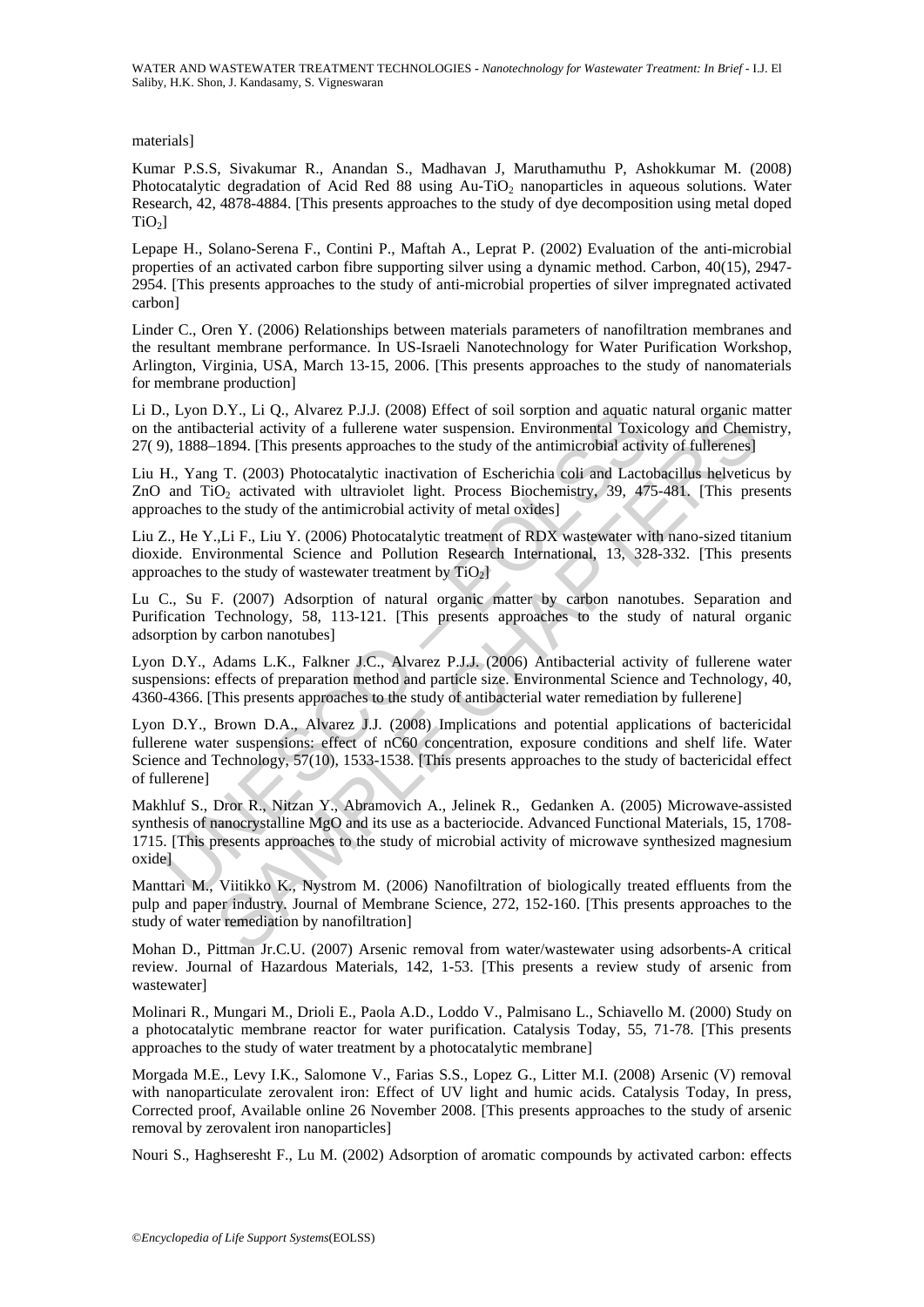of functional groups and molecular size. Adsorption Science and Technology, 20(1), 1-15. [This presents approaches to the study of activated carbon adsorption]

Nutt M.O., Hughes J.B., Wong M.S. (2005) Designing Pd-on-Au bimetallic nanoparticle catalysts for trichloroethene hydrodechlorination. Environmental Science and Technology, 39, 1346-1353. [This presents approaches to the study of bimetallic nanoparticles for hydrodeclorination of trichloroethene]

Pereira W.S., Freire R.S. (2006) Azo dye degradation by recycled waste zero-valent iron powder. Journal of the Brazilian Chemical Society, 17(5), 832-838. [This presents approaches to the study of dye degradation by zerovalent iron]

Powell R. M., Puls R. W., Hightower S. K., and Sabatini. D. A. (1995) Coupled iron corrosion and chromate reduction: mechanisms for subsurface remediation. Environmental Science and Technology, 29, 1913-1922. [This presents approaches to the study of subsurface remediation]

Roco, M.C. (1999) Nanotechnology, shaping the world atom by atom. National Science and Technology Council, Committee on Technology, The Interagency Working Group on Nanoscience, Engineering and Technology, September 1999, Washington D.C., USA. [This presents approaches to the study of nanotechnology]

Satyawali Y., Balakrishnan M. (2008) Wastewater treatment in molasses-based alcohol distilleries for COD and color removal: A review. Journal of Environmental Management, 86, 481-497. [This presents approaches to the study of industrial wastewater treatment]

Savage N., Wentsel R., et al. (2008) Draft nanomaterial research strategy (NRS). Environmental Protection Agency, United States, 1-2. [This presents approaches to the study of nanomaterials]

Schiavello M. (1998) Photocatalysis and Environment. Kluwer, Dordecht, The Netherlands. [This presents approaches to the study of photocatalysis]

Schmidt K.F. (2007) Nanofrontiers, visions for the future of nanotechnology. Project on Emerging Technologies, Woodrow Wilson International Center for Scholars, National Institutes of Health, Washington, D.C., USA. [This presents approaches to the study of the future of nanotechnology]

mology, September 1999, Washington D.C., USA. [This presents approacheology]<br>
actechnology] T. Blakrishnan M. (2008) Wastewater treatment in molasses-based<br>
awali Y., Balakrishnan M. (2008) Wastewater treatment in molasses September 1999, Washington D.C., USA. [This presents approaches to the studey]<br>
Seylomber 1999, Washington D.C., USA. [This presents approaches to the student<br>
J. Balakrishnan M. (2008) Wastewater treatment]<br>
Moreals of in Shang Z., Huang S., Xu X., Chen J. (2009) Mo/MgO from avalanche-like reduction of MgMoO4 for high efficient growth of multi-walled carbon nanotubes by chemical vapor deposition. Materials Chemistry and Physics 114, 173–178. [This presents approaches to the study of multi-walled carbon nanotubes synthesis]

Sharma V.K., Yngard R.A., Lin Y. (2009) Silver nanoparticles: Green synthesis and their antimicrobial activities. Advances in Colloid and Interface Science, 145, 83-96. [This presents approaches to the study of silver nanoparticles]

Shelley S.A. (2005) Nanotechnology: Turning basic science into reality. In Nanotechnology: Environmental Implications and Solutions, Theodore, L., Kunz, R.G., Eds.; John Wiley & Sons, Inc, 61- 107. [This presents approaches to the study of nanotechnology applications]

Shih Y.H., Chen Y.C., Chen M.Y., Tai Y.T., Tso C.P. (2009) Dechlorination of hexachlorobenzene by using nanoscale Fe and nanoscale Pd/Fe bimetallic particles. Colloids and Surfaces A: Physicochemical and Engineering Aspects, 332, 84-89. [This presents approaches to the study of bimetallic nanoparticles for water remediation]

Shon H.K., Vigneswaran S., Kandasamy J., Cho J. (2007) Characteristics of effluent organic matter in wastewater (EOLSS), Developed under the Auspices of the UNESCO, Eolss Publishers, Oxford, UK, http://www.eolss.net [This presents approaches to the study of effluent organic matter]

Smith A. (2006) Nanotech – the way forward for clean water? Filtration and Separation, 43(8), 32-33. [This presents approaches to the study of nanotechnology applications for water treatment]

Smith A.D. (1997) Oxford Dictionary of Biochemistry and Molecular Biology. Oxford University Press, North Carolina, USA. [This presents approaches to the study of biochemical terminologies]

Strathmann H. (2001) Membrane separation processes: current relevance and future opportunities. American Institute of Chemical Engineers Journal, 47(5), 1077-1087. [This presents approaches to the study of membrane processes]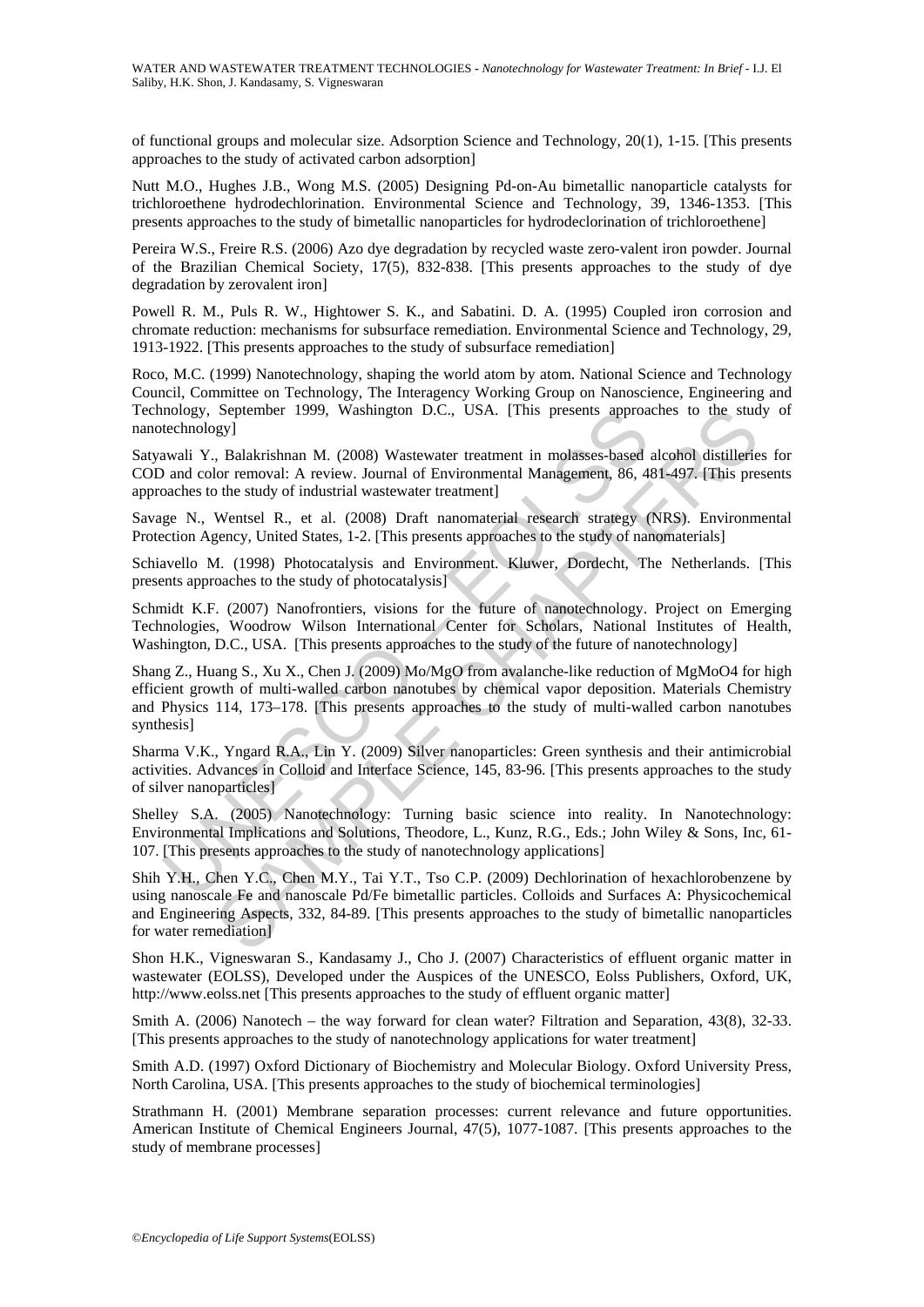Song W., Li G., Grassian V.H., Larsen S.C. (2005) Development of improved materials for environmental applications: Nanocrystalline NaY zeolites. Environmental Science and Technology, 39, 1214-1220. [This presents approaches to the study of nanocrystalline zeolites]

Srivastava A., Srivastava O.N, Talapatra S., Vajtai R., Ajayan P.M. (2004) Carbon nanotube filters. Nature Materials, 3, 610-614. [This presents approaches to the study of filtration using carbon nanotubes]

Stafiej A., Pyrzynska K. (2007) Adsorption of heavy metal ions with carbon nanotubes. Separation and Purification Technology, 58, 49-52. [This presents approaches to the study of heavy metal adsorption by carbon nanotubes]

Sutherland K. (2008) What is nanofiltration? Filtration and Separation 45(8), 32-35. [This presents approaches to the study of nanofiltration]

Taniguchi N. (1974) On the Basic Concept of 'Nano-Technology', Proceeding of the International Conference on Precision Engineering, Tokyo, Part II, Japan Society of Precision Engineering, 1974. [This presents approaches to the study of nanotechnology concept]

Tavolaro A., Tavolaro P., Drioli E. (2007) Zeolite inorganic supports for BSA immobilization: Comparative study of several zeolite crystals and composite membranes. Colloids Surface B Biointerfaces, 55, 67-76. [This presents approaches to the study of zeolite inorganic supports]

Theron J., Walker J.A., Cloete T.E. (2008) Nanotechnology and Water Treatment: Applications and Emerging Opportunities. Critical Reviews in Microbiology, 34, 43-69. [This presents approaches to the application of nanotechnology for water remediation]

Thorsen T., Flogstad H. (2006) Nanofiltration in drinking water treatment *Literature review*, Techneau, European Commission. [This presents a review of the use of nanofiltration for the treatment of drinking water]

Ullah R., Dutta J. (2008) Photocatalytic degradation of organic dyes with manganese-doped ZnO nanoparticles. Journal of Hazardous Materials, 156, 194-200. [This presents approaches to the study of organic dye decomposition by manganese doped ZnO nanoparticles]

Umwelt Bundes Amt (UBA), (2006) Nanotechnoogy: Opportunities and risks for humans and the environment, www.umweltbundesamt.de/uba-info-presse-e/hintergrund/nanotechnology.pdf [This presents approaches to the study of the effect of nanoparticles on human health]

Ventresque C., Gisclon V., Bablon G., Chagneau G. (2000) An outstanding feat of modern technology: the Mery-sur-Oise Nanofiltration Plant. Desalination, 131, 1-16. [This presents approaches to the case study of a nanofiltration plant]

blaro A., Tavolaro P., Drioli E. (2007) Zeolite inorganic supports for<br>parative study of several zcolite crystals and composite membranes,<br>tentracees, 55, 67-76. [This presents approachs to the study of zeolite inorganic<br>o , Tavolaro P., Drioli E. (2007) Zeolite inorganic supports for BSA immobilizs<br>study of several zcolite crystals and composite membranes. Colloids Surface, 55, 67-76. [This presents approaches to the study of zcolite inorg Williams J.J., Lethbridge Z.A.D., Clarkson G.J., Ashbrook S.E., Evans K.E., Walton R.I. (2009) The bulk material dissolution method with small amines for the synthesis of large crystals of the siliceous zeolites ZSM-22 and ZSM-48. Microporous and Mesoporous Materials, 119, 259–266. [This presents approaches to the study of zeolites crystals]

Wang X., Chen C., Chang Y., Liu H. (2009) Dechlorination of chlorinated methanes by Pd/Fe bimetallic nanoparticles. Journal of Hazardous Materials, 161, 815-823. [This presents approaches to the study of water remediation by Pd/Fe nanoparticles]

Wegmann M., Michen B., Graule T. (2008) Nanostructured surface modification of microporous ceramics for efficient virus filtration. Journal of the European Ceramic Society, 28, 1603-1612. [This presents approaches to the study of surface modification in nanostructured material for achieving effective virus filtration]

Wei F., Zeng H., Cui P., Peng S., Cheng T. (2008) Various TiO<sub>2</sub> microcrystals: Controlled synthesis and enhanced photocatalytic activities. Chemical Engineering Journal, 144, 119-123. [This presents approaches to the study of  $TiO<sub>2</sub>$  microcrystals]

World Health Organization (WHO), (2004) Drinking water quality. http://www.who.int/ water\_sanitation \_health/dwq/en/

Wu M.K., Windeler R.S., Steiner C.K., Bros T., Friedlander S.K. (1993) Controlled synthesis of nanosized particles by aerosol processes. Aerosol Science and Technology 19, 527-548. [This presents approaches to the synthesis of nanoparticles]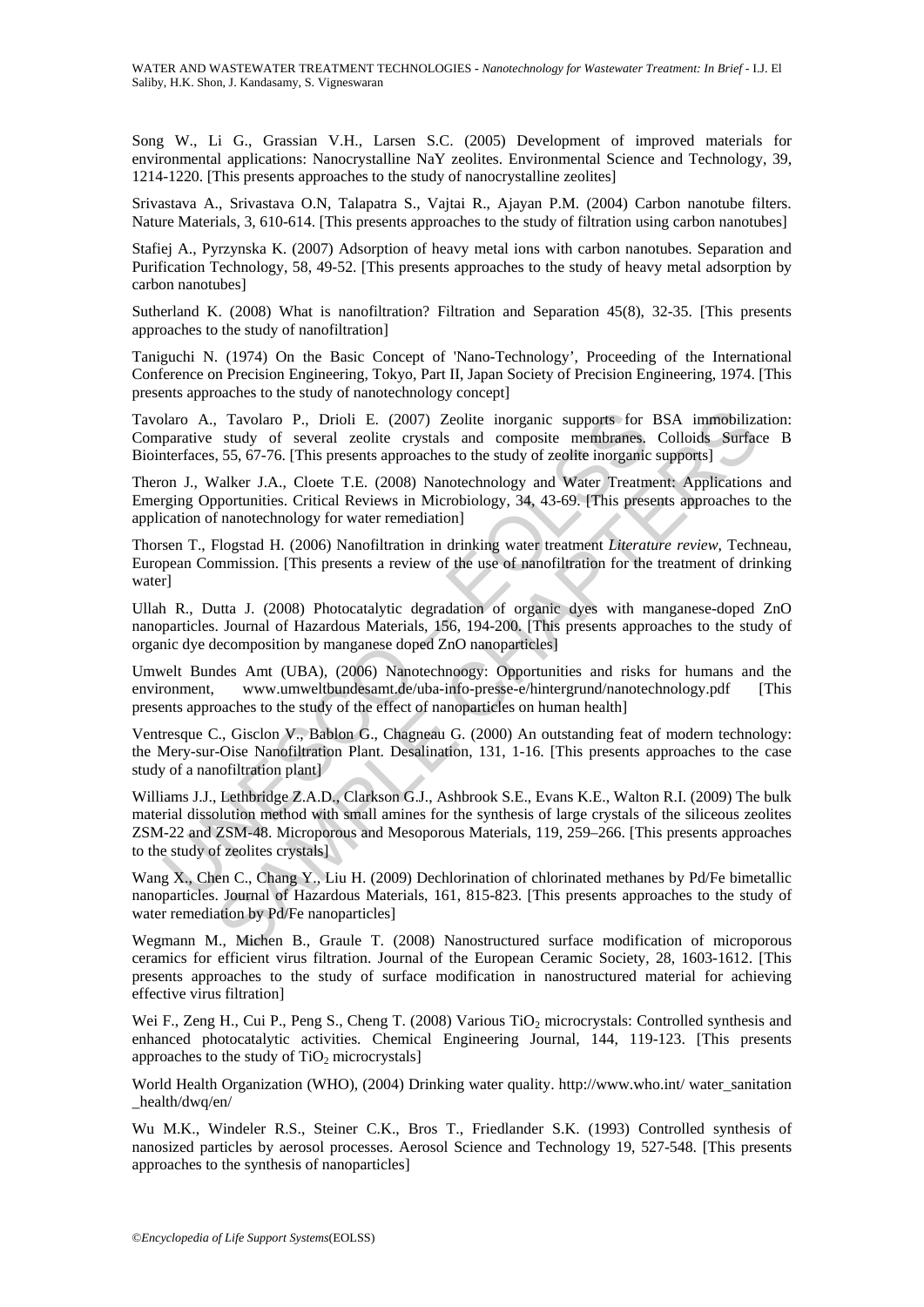Xiao L., Erdei L., McDonagh A., Cortie M. (2008) Photocatalytic nanofibres. ICONN, 2008. International Conference on Nanoscience and Nanotechnology, Melbourne, Vic, Australia. [This presents approaches to the synthesis of titania nanofibres]

Xu Z., Gan L. , Jia Y., Hao Z. , Liu M., Chen L. (2007) Preparation and characterization of silica-titania aerogel-like balls by ambient pressure drying. Journal of Sol-Gel Science and Technology, 41(3), 203- 207. [This presents approaches to the study and characterization of titania-silica balls]

Yan H., Gong A., He H., Zhou J., Wei Y., Lu L. (2006) Adsorption of microcystins by carbon nanotubes. Chemosphere, 62, 142-148. [This presents approaches to the study of microcystins adsorption by carbon nanotubes]

Yang G.C.C., Li C.J. (2008) Tubular TiO<sub>2</sub>/Al<sub>2</sub>O<sub>3</sub> composite membranes: preparation, characterization, and performance in electrofiltration of oxide-CMP wastewater. Desalination, 234, 354-361. [This presents approaches to the study of the synthesis of  $TiO<sub>2</sub>/Al<sub>2</sub>O<sub>3</sub>$  composite membrane]

Zhang H., Quan X., Chen S., Zhao H., Zhao Y. (2006) Fabrication of photocatalytic membrane and evaluation its efficiency in removal of organic pollutants from water. Separation and Purification Technology, 50, 147-155. [This presents approaches to the study of efficient removal of organics from water using a photocatalytic membrane]

Zhang X., Du A.J., Lee P., Sun D.D., Leckie J.O. (2008)  $TiO<sub>2</sub>$  nanowire membrane for concurrent filtration and photocatalytic oxidation for humic acid in water. Journal of Membrane Science 313, 44-51. [This presents approaches to the study of humic acid decomposition by a  $TiO<sub>2</sub>$  nanowire membrane]

Zhang, W.-X., (2005) Nanotechnology for water purification and waste treatment. Frontiers in Nanotechnology, US EPA Millennium Lecture Series, July 18 2005, Washington, D.C., USA. [This presents approaches to the study of nanotechnology for water treatment]

Zhao G.J., Stevens S.E. (1998) Multiple parameters for the comprehensive evaluation of the susceptibility of Escherichia coli to the silver iron. Biometals, 11, 27-32. [This presents approaches to the study of silver iron antibacterial properties]

inton its elticency in removal of organic pollutants from water. Separation its elticency in removal of organic pollutants from water. Separation is a photocatalytic membrane] g X, Du A.J., Lee P., Sun D.D., Leckie J.O. (2 Zodrow K., Brunet L., Mahendra S., Li D., Zhang A., Li Q., Alvarez P.J.J. (2008) Polysulfone ultrafiltration membranes impregnated with silver nanoparticles show improved biofouling resistance and virus removal. Water Research, In press, Corrected proof, Available online 24 November 2008. [This presents approaches to the study of silver impregnated ultrafiltration membranes efficiency for virus removal and biofouling resistance]

Zsigmondy, R. (1914) Colloids and the Ultramicroscope. John Wiley and Sons, NY, USA. [This presents approaches to the study of colloids characterization] **Biographical Sketches** 

s efficiency in removal of organic pollutants from water. Separation and Purific<br>sof, 147-155. [This presents approaches to the study of efficient removal of organics<br>photocatalytic membrane]<br>w A.J., Lee P., Sun D.D., Leck **Ibrahim El Saliby** is currently a PhD student in the School of Civil and Environmental Engineering at the FEIT, UTS. He is working on the development of new filtration membranes from metal nanomaterial. He holds an Engineering diploma in plant production from the Faculty of Agricultural Sciences at the Lebanese University (2000), and a master degree in plant sciences from the Faculty of Agricultural and Food Sciences at the American University of Beirut (2002). As an expert in plant propagation and production, especially of native wild Lebanese plants, he was the plant production coordinator in IBSAR production team at the American University of Beirut from 2002 to 2007. He joined the FEIT staff at UTS in February 2007 for studying the ways to improve the photocatalytic activity of titania produced from the incineration of sludge.

**Dr H.K. Shon** is currently a UTS Chancellor's postdoctoral research since 2006. His research interests include membrane processes and new analytical methods for wastewater treatment and reuse. He has made significant contributions to the understanding of membrane fouling in wastewater treatment processes.

**Dr J. Kandasamy** is Senior Lecturer in the Faculty of Engineering University of Technology, Sydney, Australia. He obtained his PhD from University of Auckland., New Zealand where is also obtained his Bachelor in Civil Engineering and Masters in Civil Engineering. He has worked in the New South Wales Government as a Senior Engineer for 15 years and has wide industry knowledge.